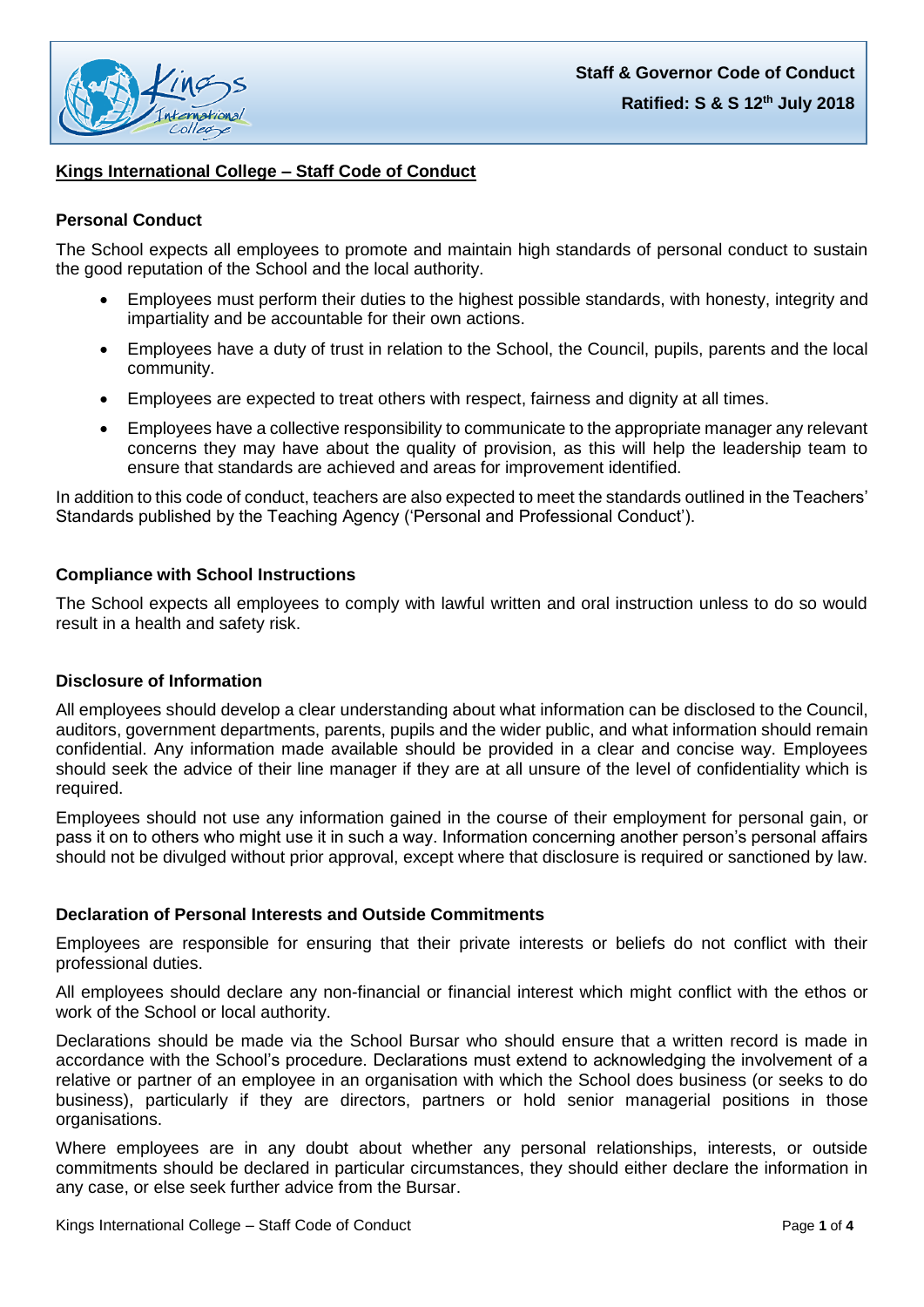## **Appearance and Dress**

All members of staff are expected to ensure that they are dressed appropriately and safely for the work they are engaged to undertake and for the environment in which they are working.

## **Drugs and Alcohol**

Employees must never arrive at work incapable through the effects of alcohol or drugs. Drinking alcohol or taking drugs (apart from appropriately prescribed medication or over-the-counter remedies) at work or during breaks is also strictly prohibited. The consumption of alcohol at staff events or meetings is subject to the authorisation of the Headteacher.

#### **Working Relationships**

Internal and external working relationships are formed on a daily basis with colleagues, pupils, parents and contractors. These should be conducted in a professional, friendly and respectful manner.

#### **Political Neutrality**

Employees should ensure that their own personal or political opinions do not interfere with any policy of the School or local authority.

## **Appointment of Staff**

Employees should not be involved in a staffing appointment, or in any decision relating to the discipline, promotion or pay or conditions of another employee (or prospective employee) to whom they are related or have a close personal relationship.

#### **Equality Issues**

All employees and members of the local community have a right to be treated with fairness and equality. Employees must ensure that they comply at all times with the School's equality policy and other employment policies in relation to equality issues.

The bullying or harassment of other work colleagues, pupils or other members of the community is considered to be gross misconduct. Employees are expected to report any concerns or suspicions they may have about the treatment of others to their line manager or the headteacher.

#### **Contractors and Competitive Tendering**

Contractors may include individuals who are temporarily working alongside School staff, or employees of an external firm that has been awarded a contract to provide services. All contractors should be treated with courtesy and respect.

Any orders and contracts must be awarded by fair and open competition against other tenders. No special favour must be shown to current or recent former employees or associates in awarding contracts.

Employees must declare any relationship with a particular contractor, or any potential contractors, to the appropriate manager.

Employees should be clear on the separation of client and contractor roles. Senior employees who have both a client/contractor responsibility must be aware of the need for accountability and openness.

Employee's privy to confidential information on tenders of costs relating to contractors should not disclose the information to any unauthorised party or organisation.

## **Use of the School's Materials, Property or Resources**

Kings International College – Staff Code of Conduct **Page 2** of 4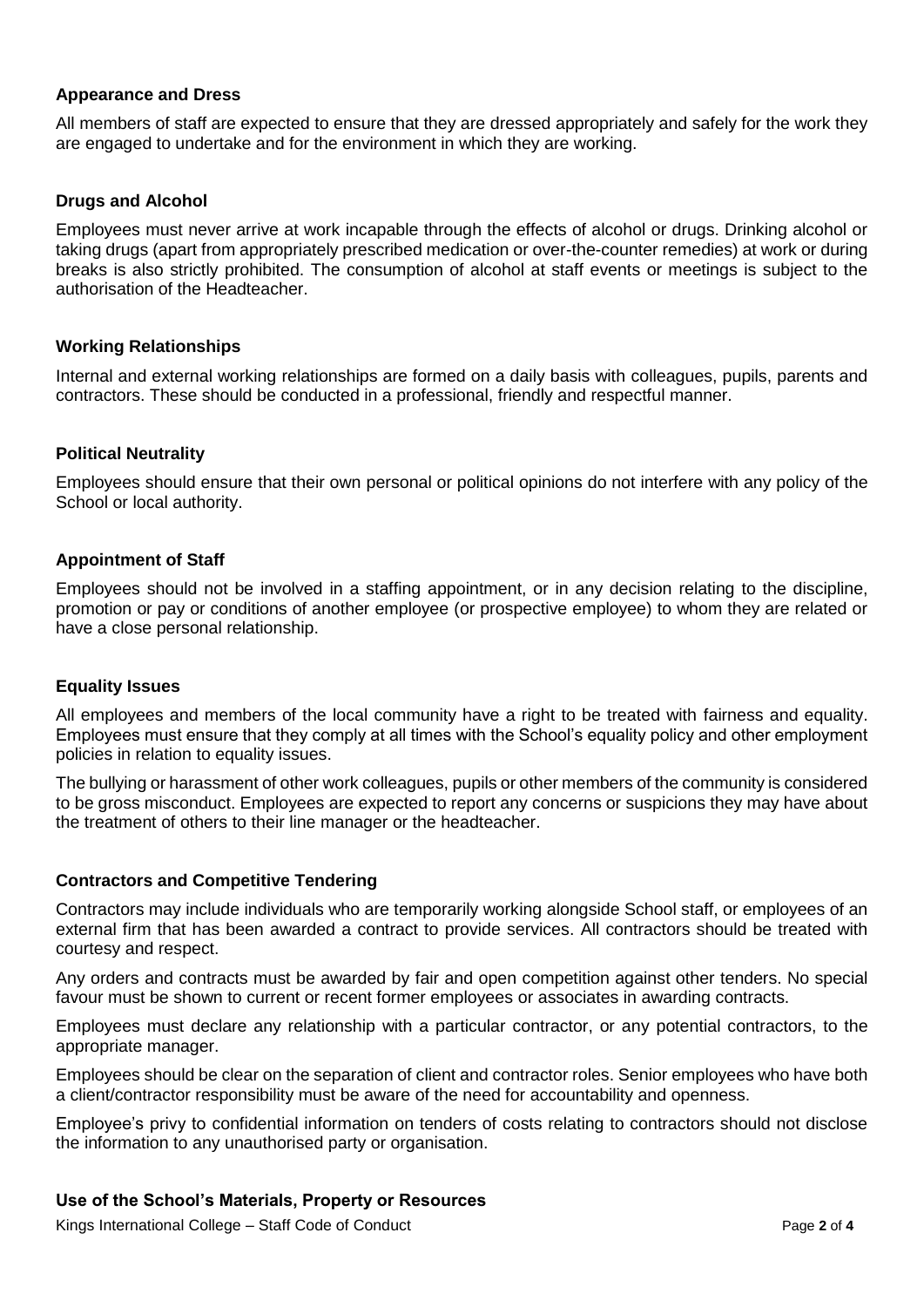Employees must ensure that public funds entrusted to them are used in a responsible and lawful manner. Employees should not make personal use of any School property, facilities, equipment, materials, vehicles or resources unless properly authorised to do so.

## **Hospitality and Acceptance of Gifts**

All School staff and those working on behalf of the School are expected to refuse the offer of inappropriate and disproportionate hospitality and gifts made as part of the discharge of their duties unless there are compelling reasons or exceptional circumstances for doing so. The acceptance of gifts and hospitality must be treated with extreme caution and may be regarded as a breach of the code of conduct. The onus is on the individual to take responsibility for making informed judgements about any and all offers of gifts and hospitality made to them. As to what is "inappropriate and disproportionate", something like a small token to a teacher, a small bouquet of flowers sent in thanks or a small buffet lunch to facilitate networking, would not seem unreasonable whereas tickets to football matches or the opera have a value to them which could have the potential to be interpreted as recompense, inducement or endorsement.

Gifts or hospitality must not be accepted where it might be perceived to influence a decision in respect of purchasing goods or services, awarding contracts, or in the discharge of any other aspect of the School's day to day business. It is your responsibility to refuse such offers and to report any possible conflict of interest and any cases where you believe that the School may be compromised.

It is a criminal offence for employees or those working on behalf of the School to corruptly receive any gift, loan, fee, reward or advantage for doing, or not doing anything, or showing favour, or disfavour, to any person in their official capacity.

In no circumstances should a statement ever be made in return for a personal gift or money.

It is expressly prohibited for an employee to accept any gift or hospitality from an organisation if he/she is actively involved in a tender process with the organisation on behalf of the School. This prohibition commences at the point that an invitation to tender is published and extends to a period of three months after a contract has been awarded.

For reasons of probity and transparency, the principle of receipt of gifts or hospitality extends to the spouse, partner or immediate family of the employee.

If you have any doubt about such an offer of a gift or hospitality you are responsible for notifying and discussing this with your immediate manager.

## **Whistle Blowing**

If an employee becomes aware of activities which he/she believes to be illegal, improper, unethical or otherwise inconsistent with this code of conduct, the employee should report the matter in accordance with the School's whistle blowing procedure. All employees are required to comply with any investigation undertaken as a result of such allegations being raised.

## **Safeguarding Children and Young People**

All Schools have a legal duty to safeguard and promote the welfare of pupils and all staff are expected to take responsibility for ensuring that young people are protected from harm and conduct themselves appropriately with due regard to professional boundaries. The School has a Child Protection policy which all employees are required to read and familiarise themselves with. All staff have a duty to report any concerns they may have about the safety or welfare of a pupil, initially to the School's Child Protection Liaison Officer (CPLO) or, in his/her absence, the Headteacher.

## **Criminal Charges or Convictions**

All employees must inform the Headteacher immediately if they are issued with any criminal conviction, caution, reprimand or final warning or are the subject of a police investigation during the course of their employment with the School. The Headteacher will discuss the matter with the employee in the context of the role they perform and the duty to safeguard young people.